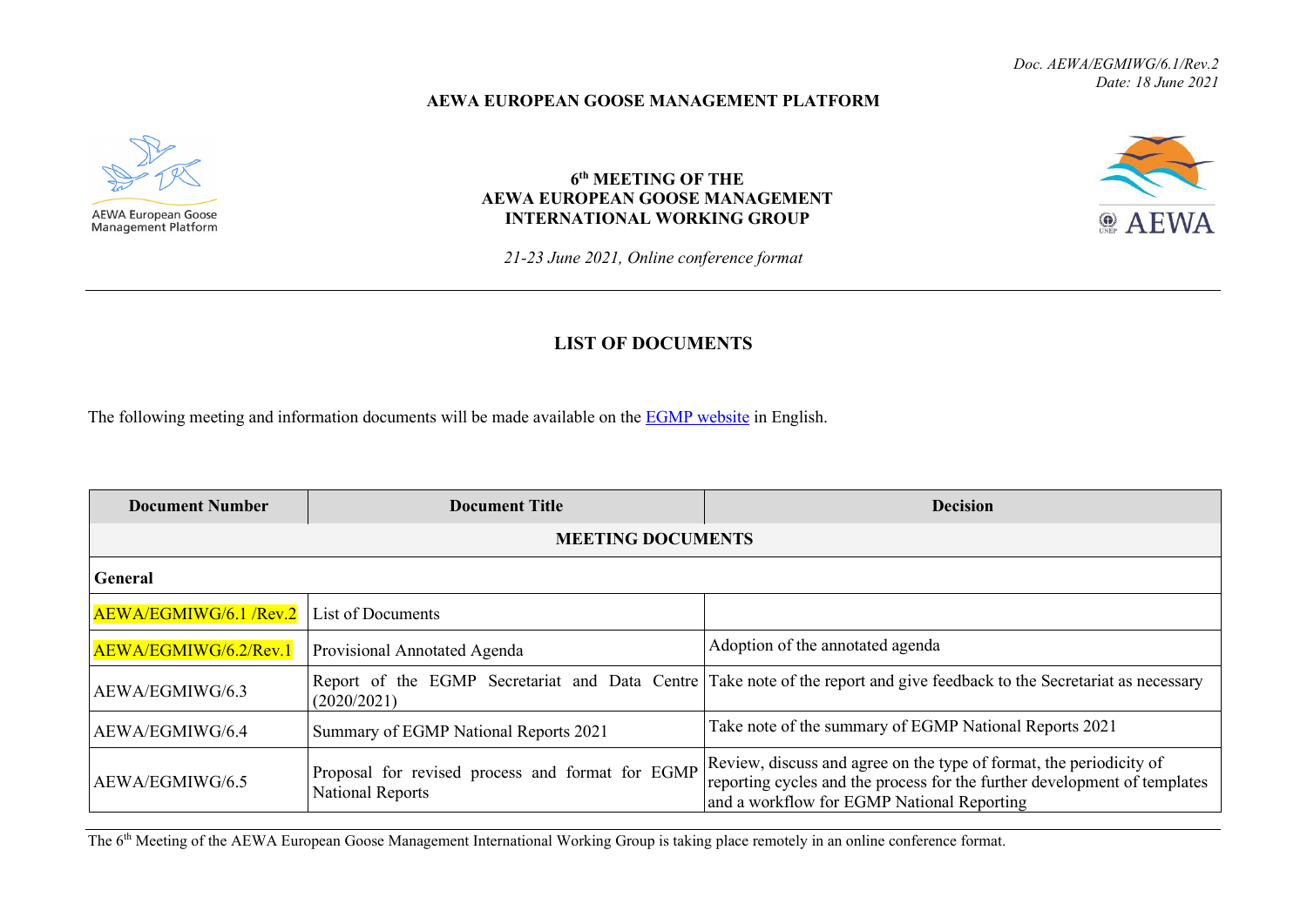| <b>Species Population Status Reports and Assessments</b> |                                                                                                                              |                                                                                                                                                                                                                                                                                                                                                                               |
|----------------------------------------------------------|------------------------------------------------------------------------------------------------------------------------------|-------------------------------------------------------------------------------------------------------------------------------------------------------------------------------------------------------------------------------------------------------------------------------------------------------------------------------------------------------------------------------|
| AEWA/EGMIWG/6.6/Rev.2                                    | 1. Introduction                                                                                                              | Provide feedback on the new report format to the Data Centre as necessary                                                                                                                                                                                                                                                                                                     |
|                                                          | 2. Svalbard Population of Pink-footed Goose                                                                                  | 1. Take note of the population status and harvest assessment.<br>2. Adopt the preferred management option for 2021/2022.                                                                                                                                                                                                                                                      |
|                                                          | 3. Taiga Bean Goose                                                                                                          | 1. Take note of the population status and harvest assessment.<br>2. Adopt the preferred management option for 2021/2022.<br>3. Consider and discuss the current data issues (Table 1.1).                                                                                                                                                                                      |
|                                                          | 4. NW/SW European Population of Greylag Goose                                                                                | 1. Take note of the population status (growth rate $>1.00\%$ ).<br>2. Consider and discuss the preconditions for the dynamic, model-based<br>management of the population, and the case if these are not in place by<br>2023.<br>3. Consider and discuss the current data issues (Table 1.1)                                                                                  |
|                                                          | 5. Russia/Germany & Netherlands Population of<br><b>Barnacle Goose</b>                                                       | 1. Take note of the population status (MU2 and MU3 below 200% of the<br>FRP).<br>2. Consider and discuss the need for coordination among Range States<br>regarding derogation shooting and legal hunting.<br>3. Consider and discuss the status of model-based assessment of<br>cumulative impact of offtake.<br>4. Consider and discuss the current data issues (Table 1.1). |
|                                                          | 6. East Greenland/Scotland & Ireland Population of regarding derogation shooting and legal hunting.<br><b>Barnacle Goose</b> | 1. Take note of the population status (below 200% of the FRP).<br>2. Consider and discuss the need for coordination among Range States<br>3. Consider and discuss the status of model-based assessment of<br>cumulative impact of offtake.<br>4. Consider and discuss the current data issues (Table 1.1).                                                                    |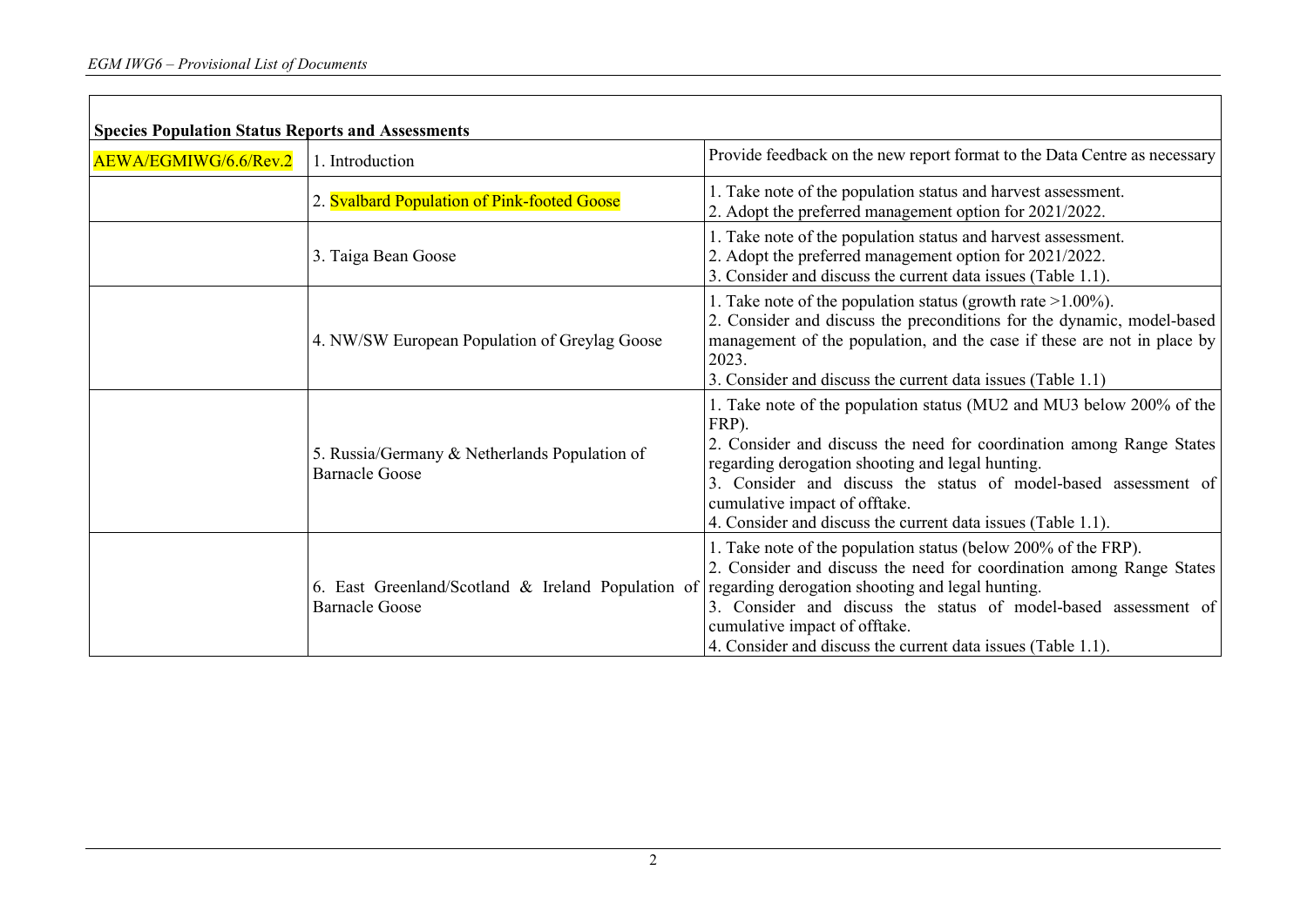| <b>Task Force Reports and Recommendations</b> |                                                                                                                                                |                                                                                                                                                                                                                                                                                                                                                                                                                                                                                                                                                                                                                                                                                                                                                                                                                                                                                                                                                                                                                                                                                                                                     |
|-----------------------------------------------|------------------------------------------------------------------------------------------------------------------------------------------------|-------------------------------------------------------------------------------------------------------------------------------------------------------------------------------------------------------------------------------------------------------------------------------------------------------------------------------------------------------------------------------------------------------------------------------------------------------------------------------------------------------------------------------------------------------------------------------------------------------------------------------------------------------------------------------------------------------------------------------------------------------------------------------------------------------------------------------------------------------------------------------------------------------------------------------------------------------------------------------------------------------------------------------------------------------------------------------------------------------------------------------------|
| AEWA/EGMIWG/6.7                               | Report and<br>Recommendations of<br>the EGMP Pink-footed<br>Goose Task Force and<br>draft Workplan for<br>2021/2022                            | Adopt PfG TF report and recommendations.<br>1.<br>Consider and discuss the implications of the foreseen cuts in the monitoring program from 2022<br>onwards.<br>3. Adopt the PfG Task Force workplan for 2021/2022.                                                                                                                                                                                                                                                                                                                                                                                                                                                                                                                                                                                                                                                                                                                                                                                                                                                                                                                 |
| AEWA/EGMIWG/6.8                               | Report and<br>Recommendations of<br>the EGMP Taiga Bean<br>Goose Task Force and<br>draft Workplan for<br>2021/2022                             | Adopt TBG TF report and recommendations:<br>Continue the implementation of the non-AHM plan.<br>Consider the nomination of a candidate from the Eastern Management Unit (MU) Range States.<br>2.<br>Strengthen and continue January counts in all MU's for the delineation of MU's in overlapping<br>3.<br>wintering areas & population size estimates.<br>Continue October and March counts in the Central MU to foreseeable future for the data<br>4.<br>generation for the IPM. Prepare to extend the coordinated counts to Finland and Denmark by<br>2023.<br>5. Adopt the TBG Task Force workplan for 2021/2022<br>Decision for the Harvest Management:<br>6. Adopt the final Integrated Population Model (IPM), which excludes the <i>rossicus</i> subspecies from<br>the model, while noting the available guidance on the harvest levels on <i>rossicus</i> in relation to past<br>overall Bean Goose harvest bags.<br>A decision on overall quota needed to reach 70,000 Taiga Bean Goose in March in approximately<br>7.<br>5 years (preliminary estimate of 3,000 TBG individuals, prior to May 2021 update of the IPM). |
| AEWA/EGMIWG/6.9/Corr.1                        | Report and<br>Recommendations of<br>the EGMP Barnacle<br>Goose TF (E.<br>Greenland) Goose Task<br>Force and draft<br>Workplan for<br>2021/2022 | Adopt BG (E. Greenland) TF report and recommendations:<br>1. Complete the IPM for the Greenland Barnacle Goose population and to follow that up with an IPM for<br>the Svalbard Barnacle Goose population.<br>2. Agree on how to take forward the development of an Impact Model (who will lead, resources available).<br>Adopt the BG (E. Greenland) Task Force workplan for 2021/2022.<br>3.                                                                                                                                                                                                                                                                                                                                                                                                                                                                                                                                                                                                                                                                                                                                      |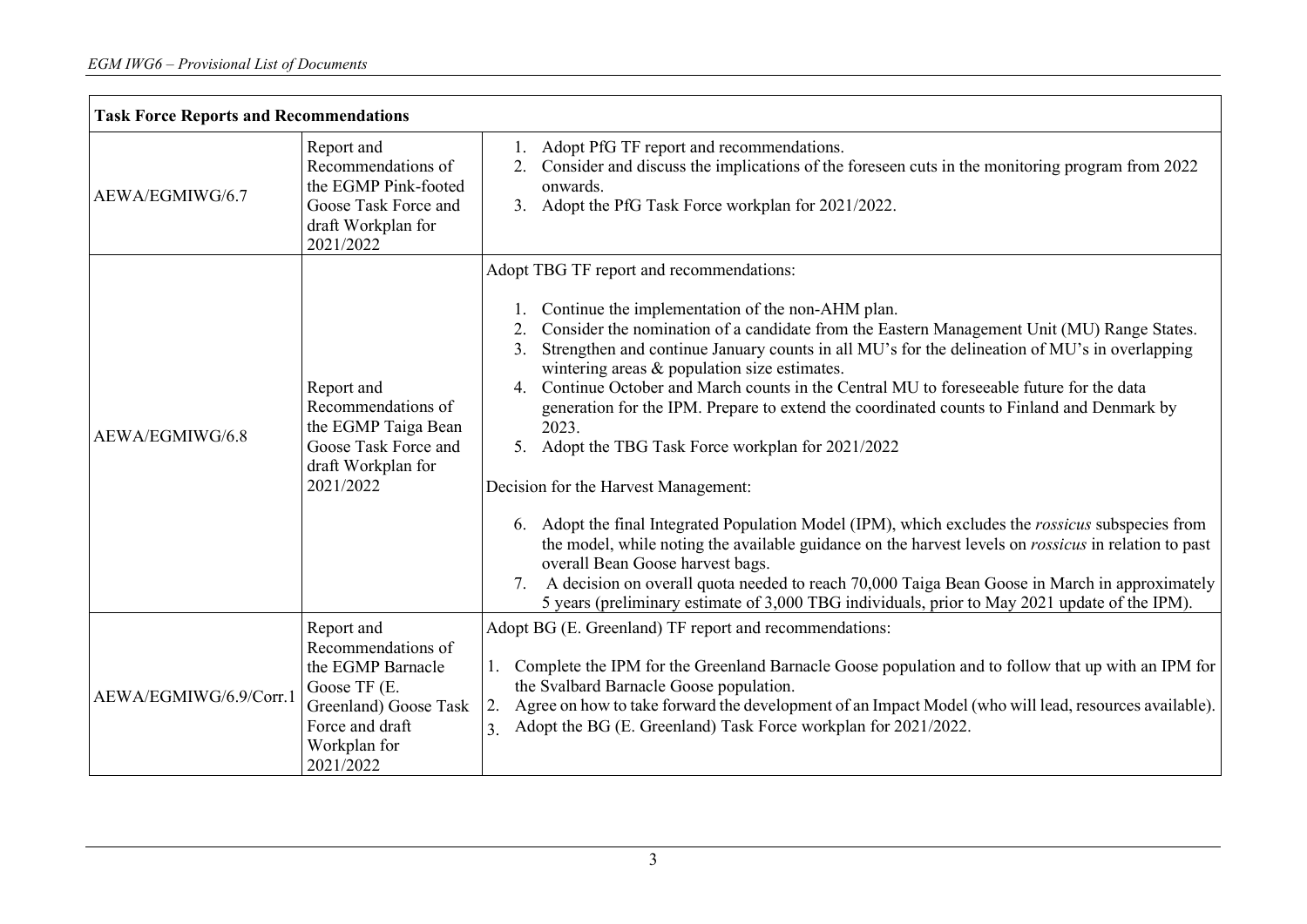|                  |                                                                                                                        |                | Adopt BG (Russia) TF report and recommendations:                                                                                                                                                                                                                                                                                                                                                                                                                                           |
|------------------|------------------------------------------------------------------------------------------------------------------------|----------------|--------------------------------------------------------------------------------------------------------------------------------------------------------------------------------------------------------------------------------------------------------------------------------------------------------------------------------------------------------------------------------------------------------------------------------------------------------------------------------------------|
| AEWA/EGMIWG/6.10 | Report and Recommendations of the EGMP Barnacle Goose TF<br>(Russia) Goose Task Force and draft Workplan for 2021/2022 |                | Update of German midwinter counts in January from 2017<br>onwards (now 4 years missing in the current assessment).                                                                                                                                                                                                                                                                                                                                                                         |
|                  |                                                                                                                        |                | Expansion of summer counts in July in Germany (notably<br>Schleswig-Holstein) and SW-Denmark (if relevant numbers can<br>be found here), to achieve full coverage of MU3.                                                                                                                                                                                                                                                                                                                  |
|                  |                                                                                                                        | 3.             | Preferably timely and monthly resolution of derogation data, in<br>order to be able to assign offtake to the respective Management<br>Units, at least to some extent (not possible at all with only one<br>figure per year), for the IPM.                                                                                                                                                                                                                                                  |
|                  |                                                                                                                        |                | Adopt the BG (Russia) Task Force work plan for 2021/2022.                                                                                                                                                                                                                                                                                                                                                                                                                                  |
|                  |                                                                                                                        |                | Adopt GG TF report and recommendations:                                                                                                                                                                                                                                                                                                                                                                                                                                                    |
| AEWA/EGMIWG/6.11 | Report and Recommendations of the EGMP Greylag Goose Task<br>Force and draft Workplan for 2021/2022                    |                | Range States strive to improve population counts and provide<br>detailed data on present and historical offtake (including<br>derogation) to facilitate the scientific guidance of the<br>implementation of the ISSMP.<br>Relevant Range States explore ways of funding summer counts and<br>GPS-tagging of breeding Greylag Geese to obtain a better<br>understanding of the population size and movements of the<br>Management Units.<br>Adopt the GG Task Force workplan for 2021/2022. |
| AEWA/EGMIWG/6.12 | Report and Recommendations of the EGMP Agriculture Task<br>Force and draft Workplan for 2020/2021                      | $\overline{2}$ | Adopt Agri TF report and recommendations:<br>A continuation of the collection of information and present<br>overviews of ongoing and relevant activities.<br>Lead on the webinars as described in the document.<br>Arrange a face to face workshop, as necessary.<br>Adopt the Agriculture Task Force workplan for 2021/2022.                                                                                                                                                              |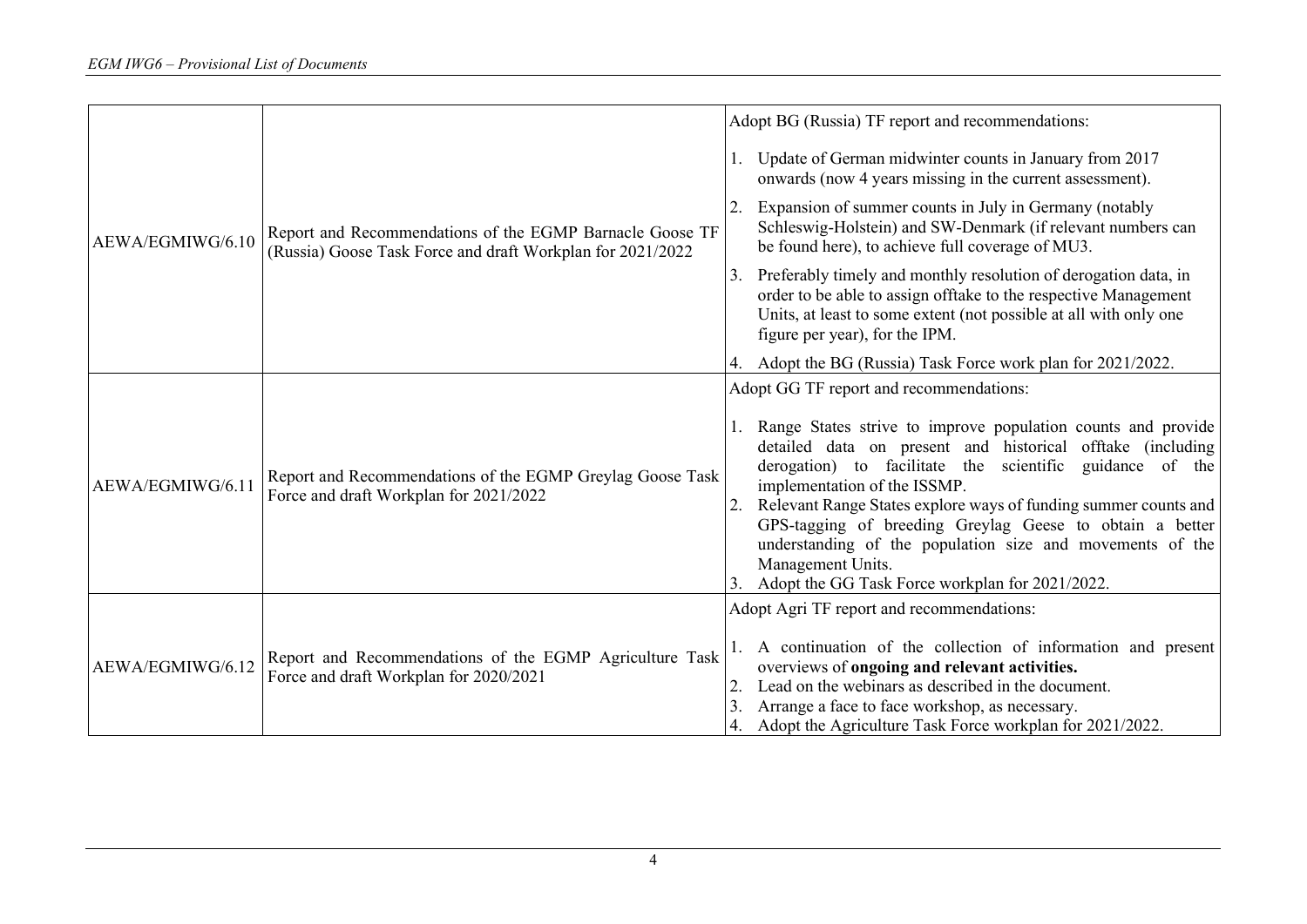| <b>Adaptive Flyway Management Programmes</b> |                                                                                                                              |                                                                                                                                                                                                                                                                                                                                                                                                                                                                                                                                                  |
|----------------------------------------------|------------------------------------------------------------------------------------------------------------------------------|--------------------------------------------------------------------------------------------------------------------------------------------------------------------------------------------------------------------------------------------------------------------------------------------------------------------------------------------------------------------------------------------------------------------------------------------------------------------------------------------------------------------------------------------------|
| AEWA/EGMIWG/6.13/Rev.1                       | Adaptive Flyway Management Programme for the East 2.<br>Greenland/Scotland & Ireland Population of the Barnacle<br>Goose     | Review and adopt the new sections and updates that have been added<br>to the BG AFMP and that are highlighted in green.<br>The main sections added/updated include:<br>Introduction (updates on table 1 and table 2)<br>Updated FRP values (Chapter 2)<br>3.<br>Workplans developed by the Task Force (Annex 1)<br>4.<br>Analysis of Box 1 (Annex 2)<br>5.<br>Integrated Population Model (Annex 3)<br>Update and progress on the impact models (Annex 4)<br>6.<br>Take note of the resources that are required for implementing the<br>process. |
| AEWA/EGMIWG/6.14                             | Management Programme<br>Flyway<br>Adaptive<br>for<br>the<br>Russia/Germany & Netherlands Population of the Barnacle<br>Goose | Review and adopt the new sections and updates that have been added<br>to the BG AFMP and that are highlighted in green. The main<br>sections added/updated include:<br>Introduction (updates on table 1 and table 2)<br>FRR values for the three management units (Chapter 2, table 4)<br>3.<br>Workplans developed by the Task Force (Annex 1)<br>Analysis of Box 1 (Annex 2)<br>4.<br>Update and progress on the impact models (Annex 4)<br>Take note of the resources that are required for implementing the<br>process.                      |
| A EWA/EGMIWG/6.15/Rev.2                      | Adaptive Flyway Management Programme for the NW/SW<br>European Population of the Greylag Goose                               | Review and adopt the new sections and updates that have been added<br>to the GG AFMP and that are highlighted in green. The main<br>sections added/updated include:<br>Introduction (updates on table 1 and table 2)<br>National, management unit and population level FRVs (Chapter<br>$2$ , table $3$ )<br>Inclusion of management criterion of 15% reduction in<br>population over 10 years, according to which up to 40% increase                                                                                                            |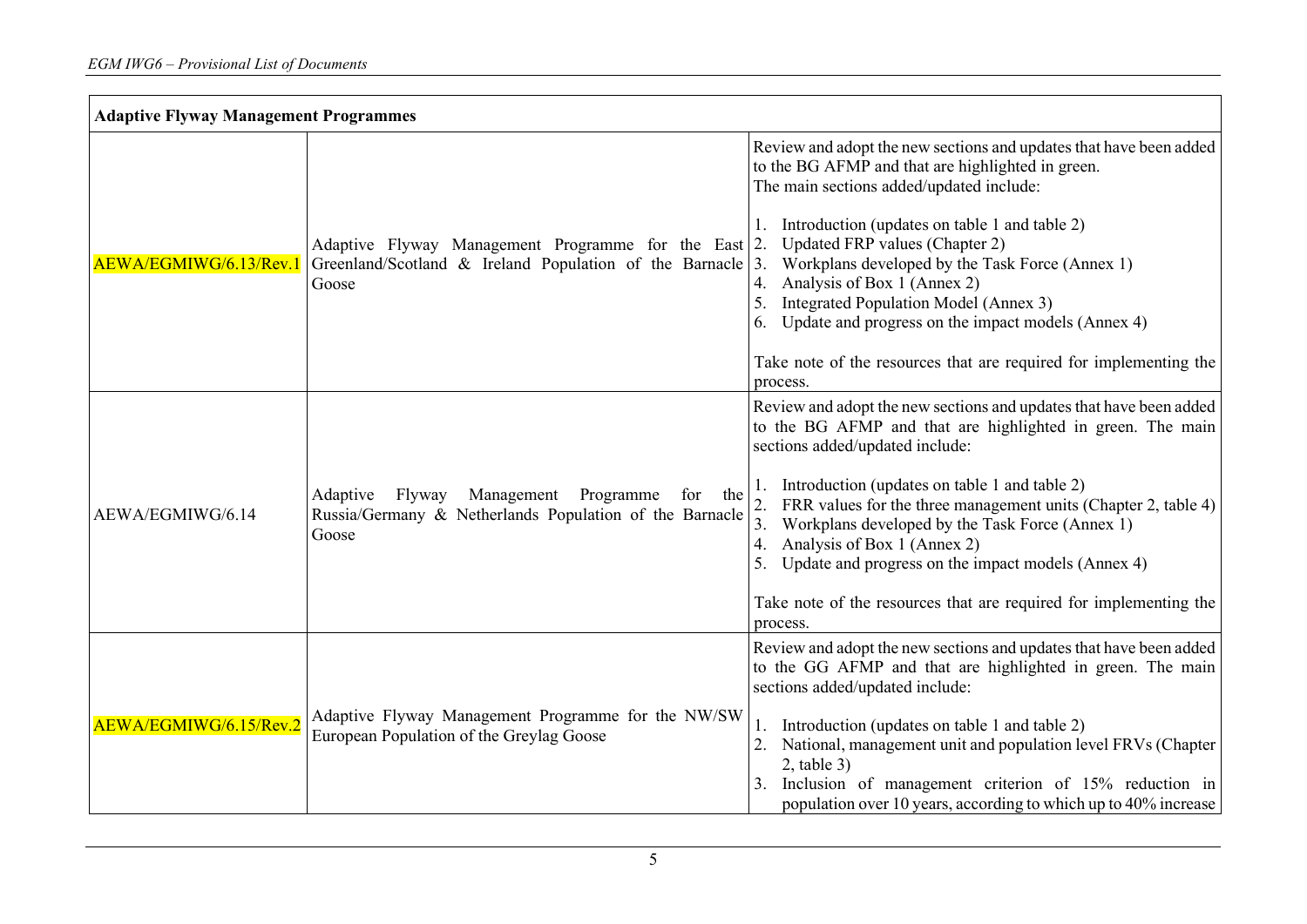| <b>Finance and Administration</b> |                                                                                                            | in the nominal level of offtake was possible, as agreed at EGM<br>IWG5 (Chapter 4, figure 3)<br>Workplans developed by the Task Force (Annex 1)<br>Analysis of Box 1 (Annex 2)<br>6. Update and progress on the impact models (Annex 4)<br>Take note of the resources that are required for implementing the<br>process. |
|-----------------------------------|------------------------------------------------------------------------------------------------------------|--------------------------------------------------------------------------------------------------------------------------------------------------------------------------------------------------------------------------------------------------------------------------------------------------------------------------|
| AEWA/EGMIWG/6.16                  | EGMP Finance Report 2019/2020                                                                              | Take note of this document and provide comments and advice, as<br>necessary, to the Secretariat and the Data Centre                                                                                                                                                                                                      |
| AEWA/EGMIWG/6.17                  | Proposal for EGMP budget and costed Programme of Work for 1. Review and approve EGMP cPOW for 2022<br>2022 | 2. Review and approve EGMP Budget for 2022                                                                                                                                                                                                                                                                               |